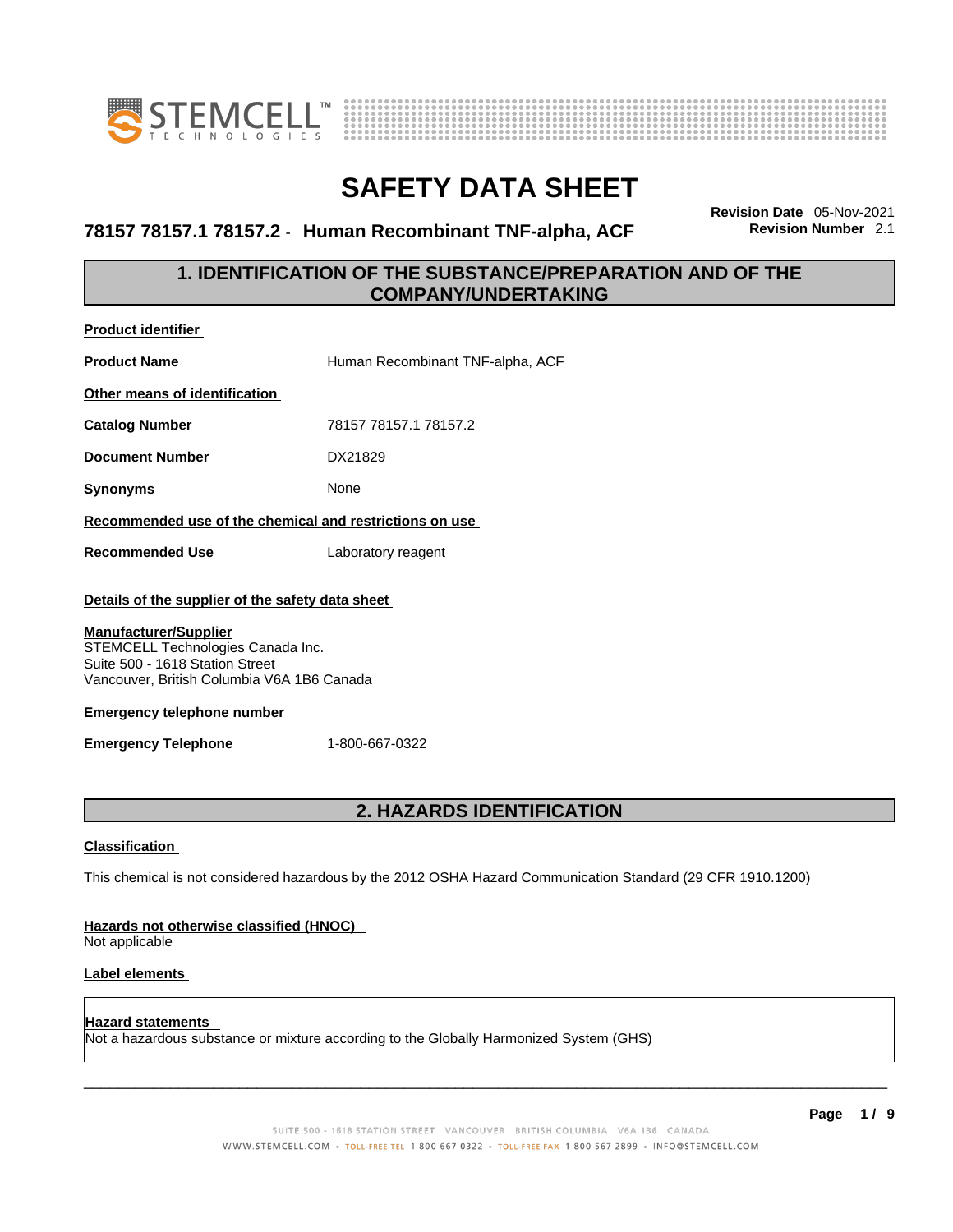



# \_\_\_\_\_\_\_\_\_\_\_\_\_\_\_\_\_\_\_\_\_\_\_\_\_\_\_\_\_\_\_\_\_\_\_\_\_\_\_\_\_\_\_\_\_\_\_\_\_\_\_\_\_\_\_\_\_\_\_\_\_\_\_\_\_\_\_\_\_\_\_\_\_\_\_\_\_\_\_\_\_\_\_\_\_\_\_\_\_\_\_\_\_ **Revision Date** 05-Nov-2021 **78157 78157.1 78157.2** - **Human Recombinant TNF-alpha, ACF Revision Number** 2.1

The product contains no substances which at their given concentration, are considered to be hazardous to health.

**Appearance** No information available **Physical state** Solid **Odor** No data available

**Other Information**  Not applicable

#### **Unknown acute toxicity** 0 % of the mixture consists of ingredient(s) of unknown toxicity

- 0 % of the mixture consists of ingredient(s) of unknown acute oral toxicity
- 0 % of the mixture consists of ingredient(s) of unknown acute dermal toxicity
- 0 % of the mixture consists of ingredient(s) of unknown acute inhalation toxicity (gas)

0 % of the mixture consists of ingredient(s) of unknown acute inhalation toxicity (vapor)

0 % of the mixture consists of ingredient(s) of unknown acute inhalation toxicity (dust/mist)

### **3. COMPOSITION/INFORMATION ON INGREDIENTS**

### **Substance**

Not a hazardous substance or mixture according to the Globally Harmonized System (GHS)

\*The exact percentage (concentration) of composition has been withheld as a trade secret.

### **4. FIRST AID MEASURES**

#### **Description of first aid measures**

| <b>Inhalation</b><br>Remove to fresh air.                   |                                                                                                                         |  |
|-------------------------------------------------------------|-------------------------------------------------------------------------------------------------------------------------|--|
| Eye contact                                                 | Rinse thoroughly with plenty of water for at least 15 minutes, lifting lower and upper eyelids.<br>Consult a physician. |  |
| Wash skin with soap and water.<br><b>Skin contact</b>       |                                                                                                                         |  |
| Ingestion                                                   | Clean mouth with water and drink afterwards plenty of water.                                                            |  |
| Most important symptoms and effects, both acute and delayed |                                                                                                                         |  |
| <b>Symptoms</b>                                             | No information available.                                                                                               |  |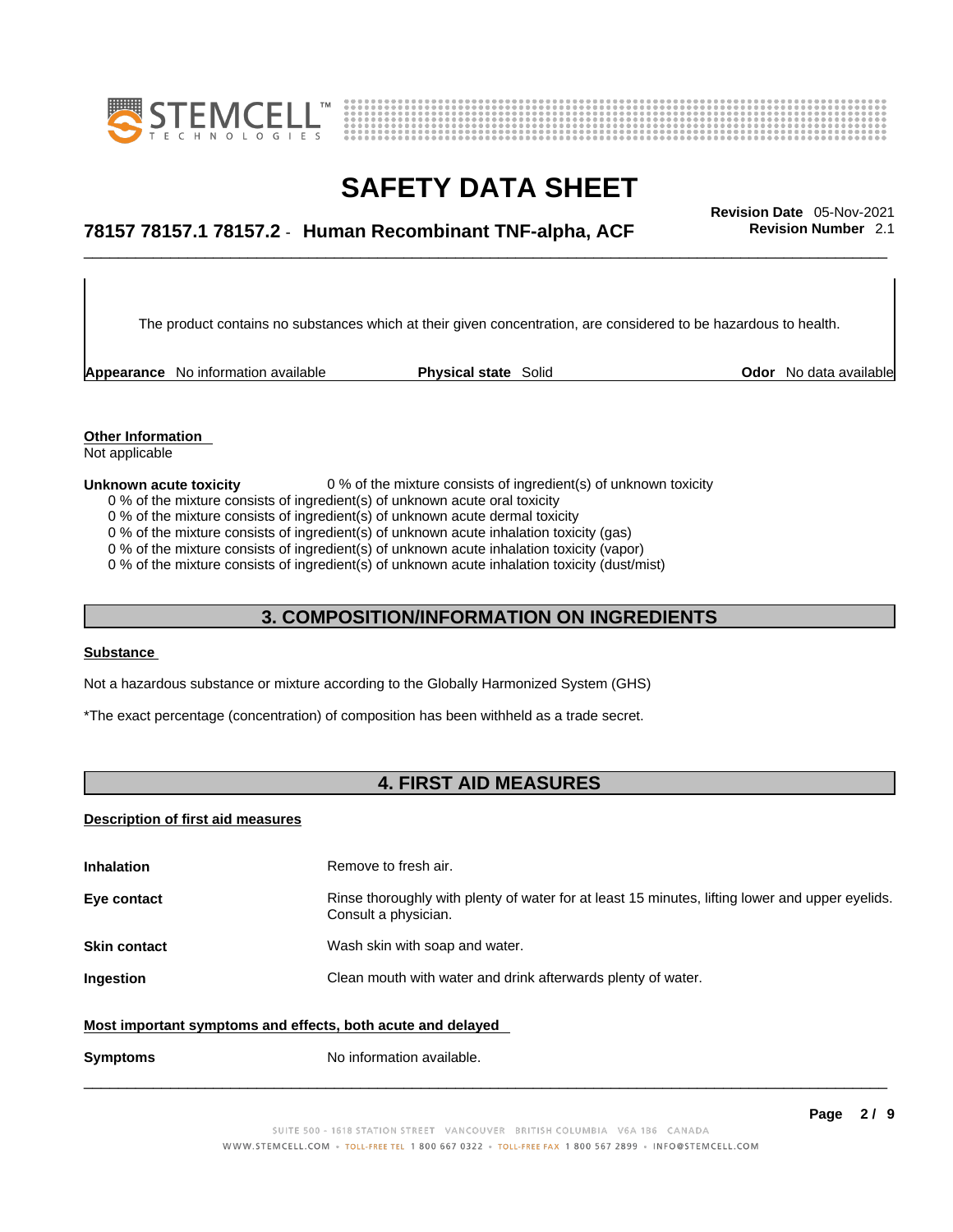



# \_\_\_\_\_\_\_\_\_\_\_\_\_\_\_\_\_\_\_\_\_\_\_\_\_\_\_\_\_\_\_\_\_\_\_\_\_\_\_\_\_\_\_\_\_\_\_\_\_\_\_\_\_\_\_\_\_\_\_\_\_\_\_\_\_\_\_\_\_\_\_\_\_\_\_\_\_\_\_\_\_\_\_\_\_\_\_\_\_\_\_\_\_ **Revision Date** 05-Nov-2021 **78157 78157.1 78157.2** - **Human Recombinant TNF-alpha, ACF Revision Number** 2.1

| Indication of any immediate medical attention and special treatment needed                                |                                                                                                                                       |  |
|-----------------------------------------------------------------------------------------------------------|---------------------------------------------------------------------------------------------------------------------------------------|--|
| <b>Note to physicians</b>                                                                                 | Treat symptomatically.                                                                                                                |  |
|                                                                                                           | <b>5. FIRE-FIGHTING MEASURES</b>                                                                                                      |  |
|                                                                                                           |                                                                                                                                       |  |
| <b>Suitable Extinguishing Media</b>                                                                       | Use extinguishing measures that are appropriate to local circumstances and the<br>surrounding environment.                            |  |
| Unsuitable extinguishing media                                                                            | CAUTION: Use of water spray when fighting fire may be inefficient.                                                                    |  |
| Specific hazards arising from the<br>chemical                                                             | No information available.                                                                                                             |  |
| <b>Explosion data</b><br>Sensitivity to Mechanical Impact None.<br><b>Sensitivity to Static Discharge</b> | None.                                                                                                                                 |  |
| Special protective equipment for<br>fire-fighters                                                         | Firefighters should wear self-contained breathing apparatus and full firefighting turnout<br>gear. Use personal protection equipment. |  |
| <b>6. ACCIDENTAL RELEASE MEASURES</b>                                                                     |                                                                                                                                       |  |
| Personal precautions, protective equipment and emergency procedures                                       |                                                                                                                                       |  |
| <b>Personal precautions</b>                                                                               | Ensure adequate ventilation.                                                                                                          |  |
|                                                                                                           |                                                                                                                                       |  |

| <b>Environmental precautions</b>                     |                                                                                      |  |
|------------------------------------------------------|--------------------------------------------------------------------------------------|--|
| <b>Environmental precautions</b>                     | See Section 12 for additional Ecological Information.                                |  |
| Methods and material for containment and cleaning up |                                                                                      |  |
| <b>Methods for containment</b>                       | Prevent further leakage or spillage if safe to do so.                                |  |
| Methods for cleaning up                              | Pick up and transfer to properly labeled containers.                                 |  |
| <b>Prevention of secondary hazards</b>               | Clean contaminated objects and areas thoroughly observing environmental regulations. |  |

# **7. HANDLING AND STORAGE**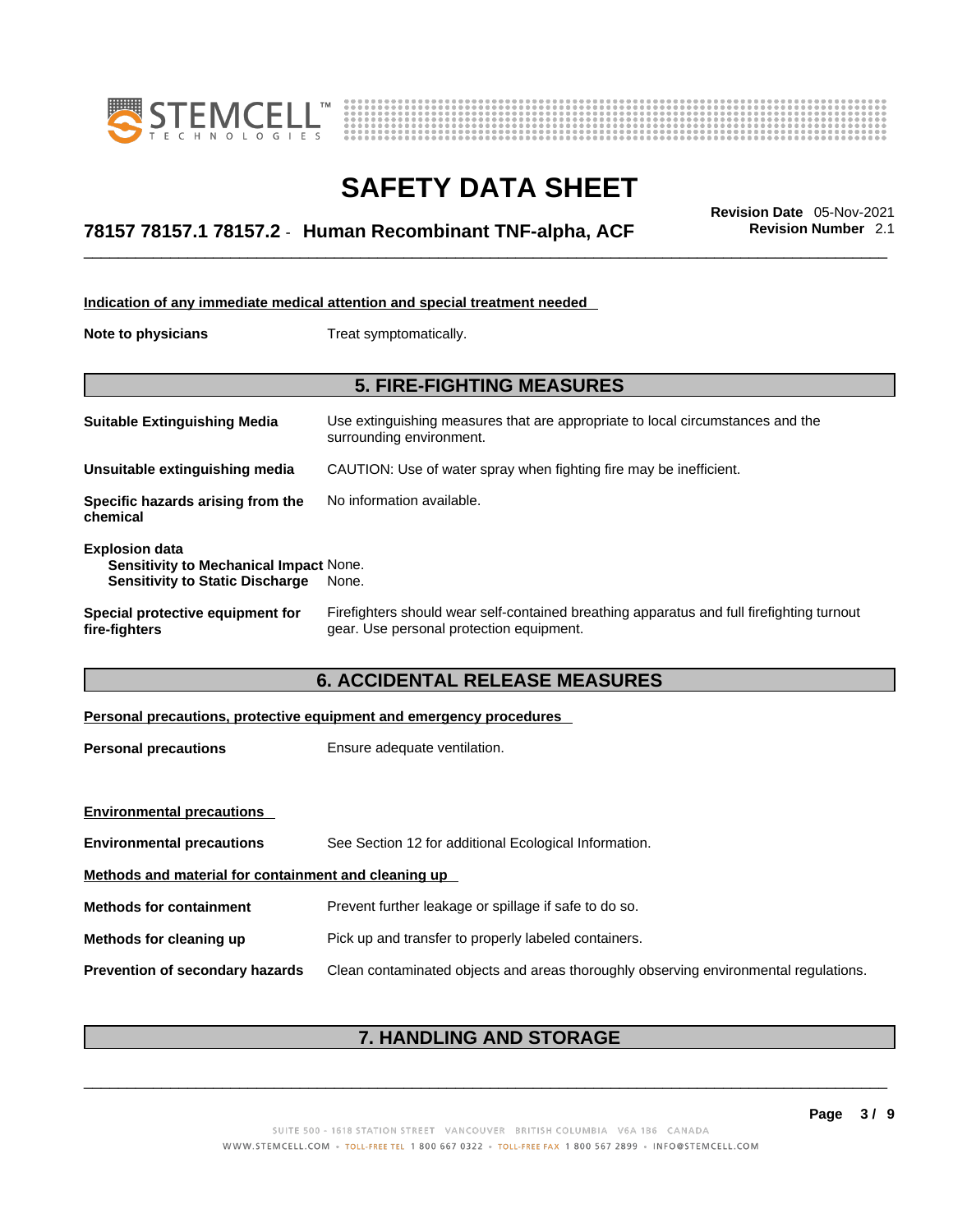



# \_\_\_\_\_\_\_\_\_\_\_\_\_\_\_\_\_\_\_\_\_\_\_\_\_\_\_\_\_\_\_\_\_\_\_\_\_\_\_\_\_\_\_\_\_\_\_\_\_\_\_\_\_\_\_\_\_\_\_\_\_\_\_\_\_\_\_\_\_\_\_\_\_\_\_\_\_\_\_\_\_\_\_\_\_\_\_\_\_\_\_\_\_ **Revision Date** 05-Nov-2021 **78157 78157.1 78157.2** - **Human Recombinant TNF-alpha, ACF Revision Number** 2.1

**Precautions for safe handling**

**Advice on safe handling** Handle in accordance with good industrial hygiene and safety practice.

### **Conditions for safe storage, including any incompatibilities**

**Storage Conditions** Store in accordance with information listed on the Product Information Sheet (PIS).

### **8. EXPOSURE CONTROLS/PERSONAL PROTECTION**

| <b>Control parameters</b>                                             |                                                                                                                                                                                                                                                                                                                                                                                                                        |  |  |
|-----------------------------------------------------------------------|------------------------------------------------------------------------------------------------------------------------------------------------------------------------------------------------------------------------------------------------------------------------------------------------------------------------------------------------------------------------------------------------------------------------|--|--|
| <b>Exposure Limits</b>                                                | The following ingredients are the only ingredients of the product above the cut-off level (or<br>level that contributes to the hazard classification of the mixture) which have an exposure<br>limit applicable in the region for which this safety data sheet is intended or other<br>recommended limit. At this time, the other relevant constituents have no known exposure<br>limits from the sources listed here. |  |  |
| <b>Appropriate engineering controls</b>                               |                                                                                                                                                                                                                                                                                                                                                                                                                        |  |  |
| <b>Engineering controls</b>                                           | Showers<br>Eyewash stations<br>Ventilation systems.                                                                                                                                                                                                                                                                                                                                                                    |  |  |
| Individual protection measures, such as personal protective equipment |                                                                                                                                                                                                                                                                                                                                                                                                                        |  |  |
| <b>Eye/face protection</b>                                            | No special protective equipment required.                                                                                                                                                                                                                                                                                                                                                                              |  |  |
| Skin and body protection                                              | No special protective equipment required.                                                                                                                                                                                                                                                                                                                                                                              |  |  |
| <b>Respiratory protection</b>                                         | No protective equipment is needed under normal use conditions. If exposure limits are<br>exceeded or irritation is experienced, ventilation and evacuation may be required.                                                                                                                                                                                                                                            |  |  |
| <b>General hygiene considerations</b>                                 | Handle in accordance with good industrial hygiene and safety practice.                                                                                                                                                                                                                                                                                                                                                 |  |  |

### **9. PHYSICAL AND CHEMICAL PROPERTIES**

**Information on basic physical and chemical properties Physical state**<br>Appearance **Appearance** No information available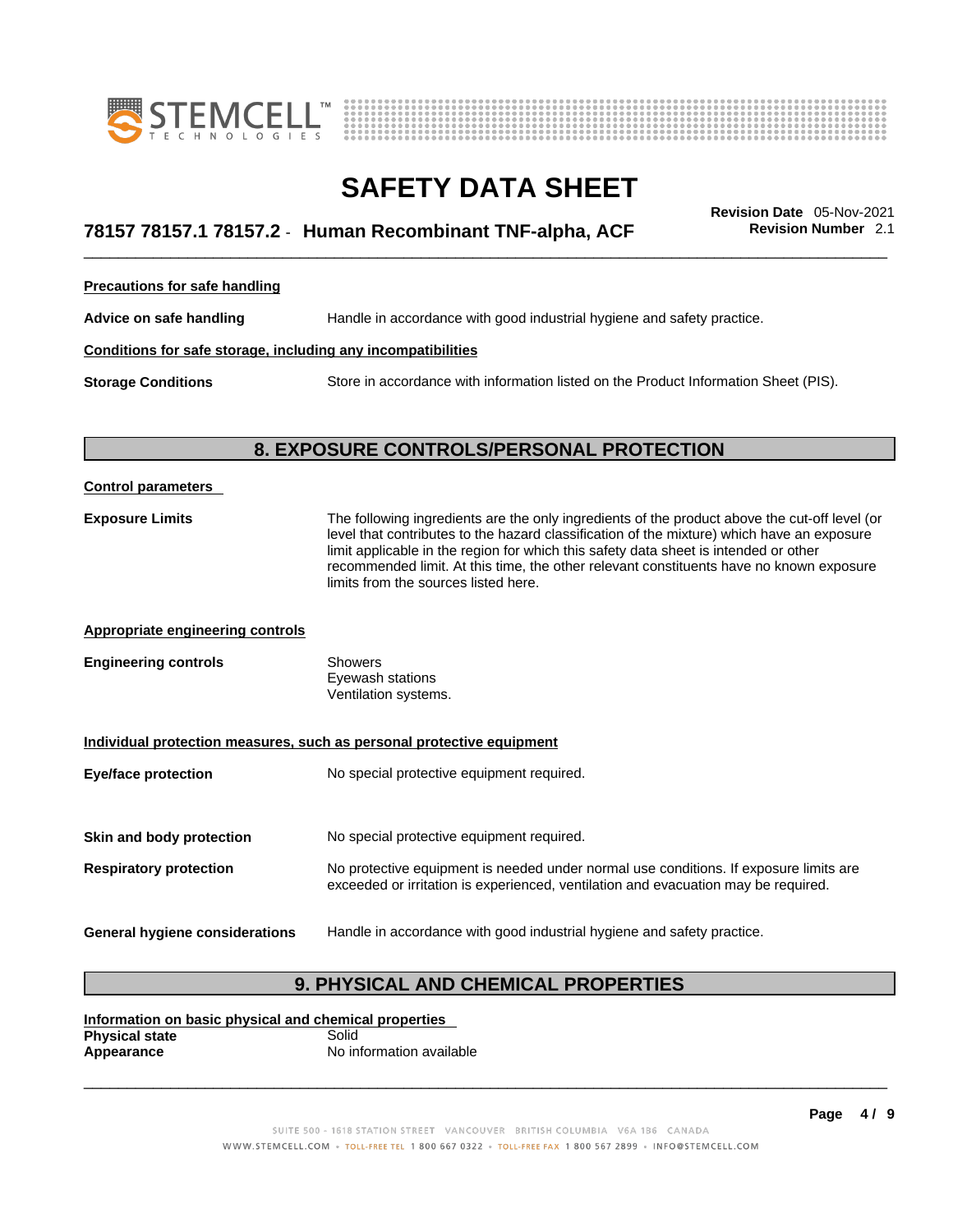



# \_\_\_\_\_\_\_\_\_\_\_\_\_\_\_\_\_\_\_\_\_\_\_\_\_\_\_\_\_\_\_\_\_\_\_\_\_\_\_\_\_\_\_\_\_\_\_\_\_\_\_\_\_\_\_\_\_\_\_\_\_\_\_\_\_\_\_\_\_\_\_\_\_\_\_\_\_\_\_\_\_\_\_\_\_\_\_\_\_\_\_\_\_ **Revision Date** 05-Nov-2021 **78157 78157.1 78157.2** - **Human Recombinant TNF-alpha, ACF Revision Number** 2.1

**Odor No data available**<br> **Odor threshold No data available Odor** threshold

**Explosive properties** No data available<br> **Oxidizing properties** No information available **pH** No data available None known **Melting point / freezing point** No data available None known<br> **Boiling point / boiling range** No data available None known **Boiling point / boiling range** No data available None known<br> **Flash noint** None known<br>
No data available None Known **Flash point**<br> **Flash point**<br> **Fvanoration rate** None Known<br>
No data available None Known<br>
None known **Evaporation rate Flammability (solid, gas)** No data available None Known None known **Flammability Limit in Air None known None known Upper flammability limit:** No data available **Lower flammability limit:** No data available **Vapor pressure** The Society No data available and the None known<br> **Vapor density** No data available None known **Vapor density** No data available None known **Relative density 1988 Control and Social Article Relative density None known<br>
<b>Water solubility** No data available None known **Water solubility Solubility in other solvents** No data available None known **Partition coefficient No data available None known Autoignition temperature** No data available None known<br> **Decomposition temperature** No data available None known **Decomposition temperature** No data available **None known**<br>
No data available **None known**<br>
None known **Kinematic viscosity** No data available<br> **Dynamic viscosity** No data available **Dynamic viscosity No data available None known** 

**Other Information Softening point**<br> **Molecular weight**<br> **Molecular weight**<br> **Molecular weight**<br> **Molecular weight** 

**Color Color Color No** information available

**No information available** 

**Molecular weight Molecular is a structure of the No information available Molecular formula Molecular System Molecular formula** No information available **VOC Content (%)** No information available **Liquid Density** No information available **Bulk density No information available** 

### **Property Remarks •** Method **Values Remarks** •**Method**

### **10. STABILITY AND REACTIVITY**

| <b>Reactivity</b>                                                                 | No information available.                                 |
|-----------------------------------------------------------------------------------|-----------------------------------------------------------|
| <b>Chemical stability</b>                                                         | Stable under recommended transport or storage conditions. |
| <b>Possibility of hazardous reactions</b> None under normal processing.           |                                                           |
| <b>Conditions to avoid</b>                                                        | None known based on information supplied.                 |
| Incompatible materials                                                            | None known based on information supplied.                 |
| <b>Hazardous decomposition products</b> None known based on information supplied. |                                                           |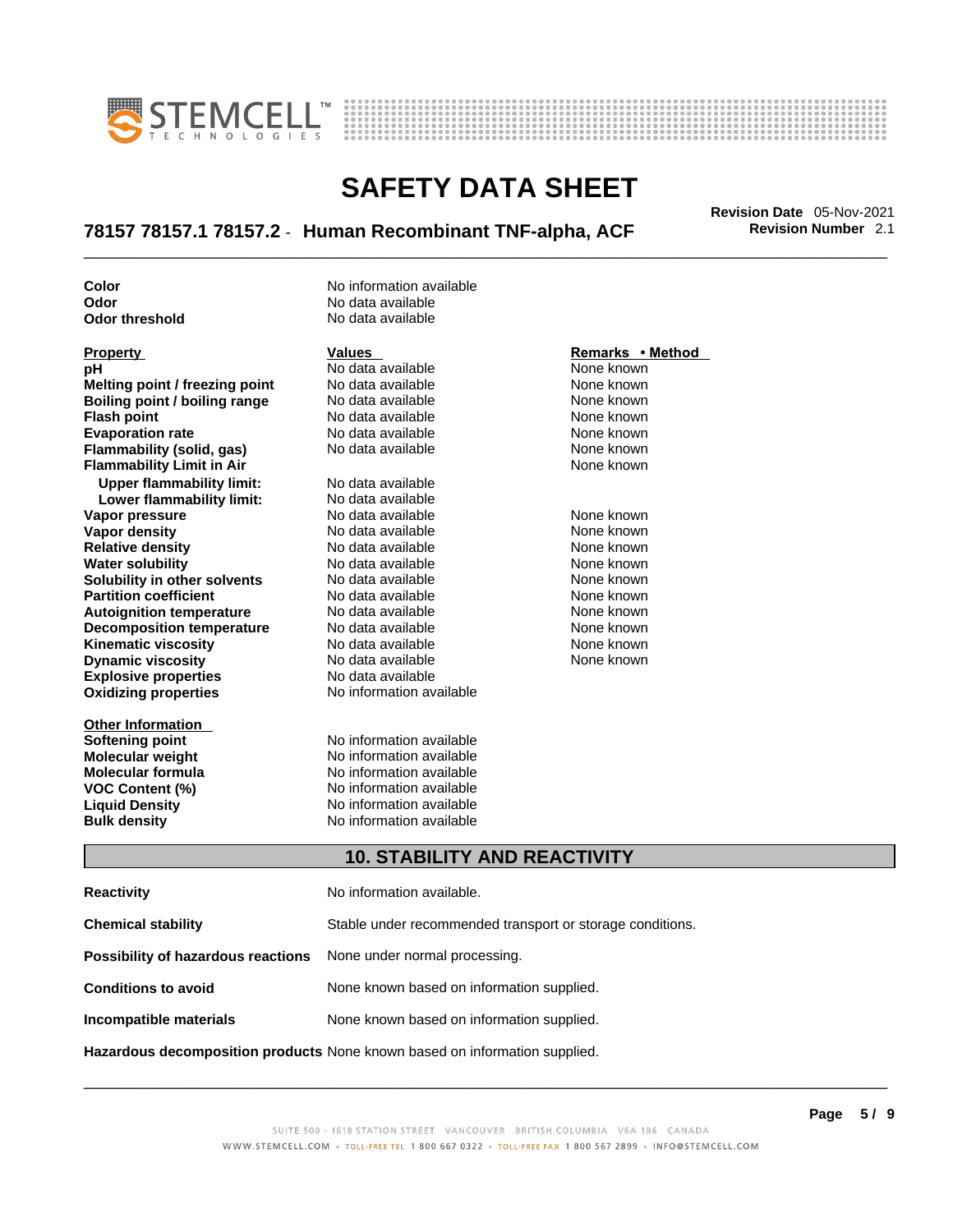



# \_\_\_\_\_\_\_\_\_\_\_\_\_\_\_\_\_\_\_\_\_\_\_\_\_\_\_\_\_\_\_\_\_\_\_\_\_\_\_\_\_\_\_\_\_\_\_\_\_\_\_\_\_\_\_\_\_\_\_\_\_\_\_\_\_\_\_\_\_\_\_\_\_\_\_\_\_\_\_\_\_\_\_\_\_\_\_\_\_\_\_\_\_ **Revision Date** 05-Nov-2021 **78157 78157.1 78157.2** - **Human Recombinant TNF-alpha, ACF Revision Number** 2.1

### **11. TOXICOLOGICAL INFORMATION**

**Information on likely routes of exposure**

| <b>Product Information</b> |                     |                                                                   |
|----------------------------|---------------------|-------------------------------------------------------------------|
|                            | <b>Inhalation</b>   | Specific test data for the substance or mixture is not available. |
|                            | Eye contact         | Specific test data for the substance or mixture is not available. |
|                            | <b>Skin contact</b> | Specific test data for the substance or mixture is not available. |
|                            | Ingestion           | Specific test data for the substance or mixture is not available. |
|                            |                     | .                                                                 |

**Symptoms related to the physical,chemical and toxicological characteristics**

**Symptoms** No information available.

### **Numerical measures of toxicity**

### **Acute toxicity**

**Unknown acute toxicity** 0 % of the mixture consists of ingredient(s) of unknown toxicity

0 % of the mixture consists of ingredient(s) of unknown acute oral toxicity

0 % of the mixture consists of ingredient(s) of unknown acute dermal toxicity

0 % of the mixture consists of ingredient(s) of unknown acute inhalation toxicity (gas)

0 % of the mixture consists of ingredient(s) of unknown acute inhalation toxicity (vapor)

0 % of the mixture consists of ingredient(s) of unknown acute inhalation toxicity (dust/mist)

Product Information

### **Delayed and immediate effects as well as chronic effects from short and long-term exposure**

| <b>Skin corrosion/irritation</b>                                       | No information available. |
|------------------------------------------------------------------------|---------------------------|
| <b>Product Information</b>                                             |                           |
| Serious eye damage/eye irritation                                      | No information available. |
| <b>Product Information</b>                                             |                           |
| <b>Respiratory or skin sensitization</b><br><b>Product Information</b> | No information available. |
|                                                                        |                           |
| <b>Germ cell mutagenicity</b><br><b>Product Information</b>            | No information available. |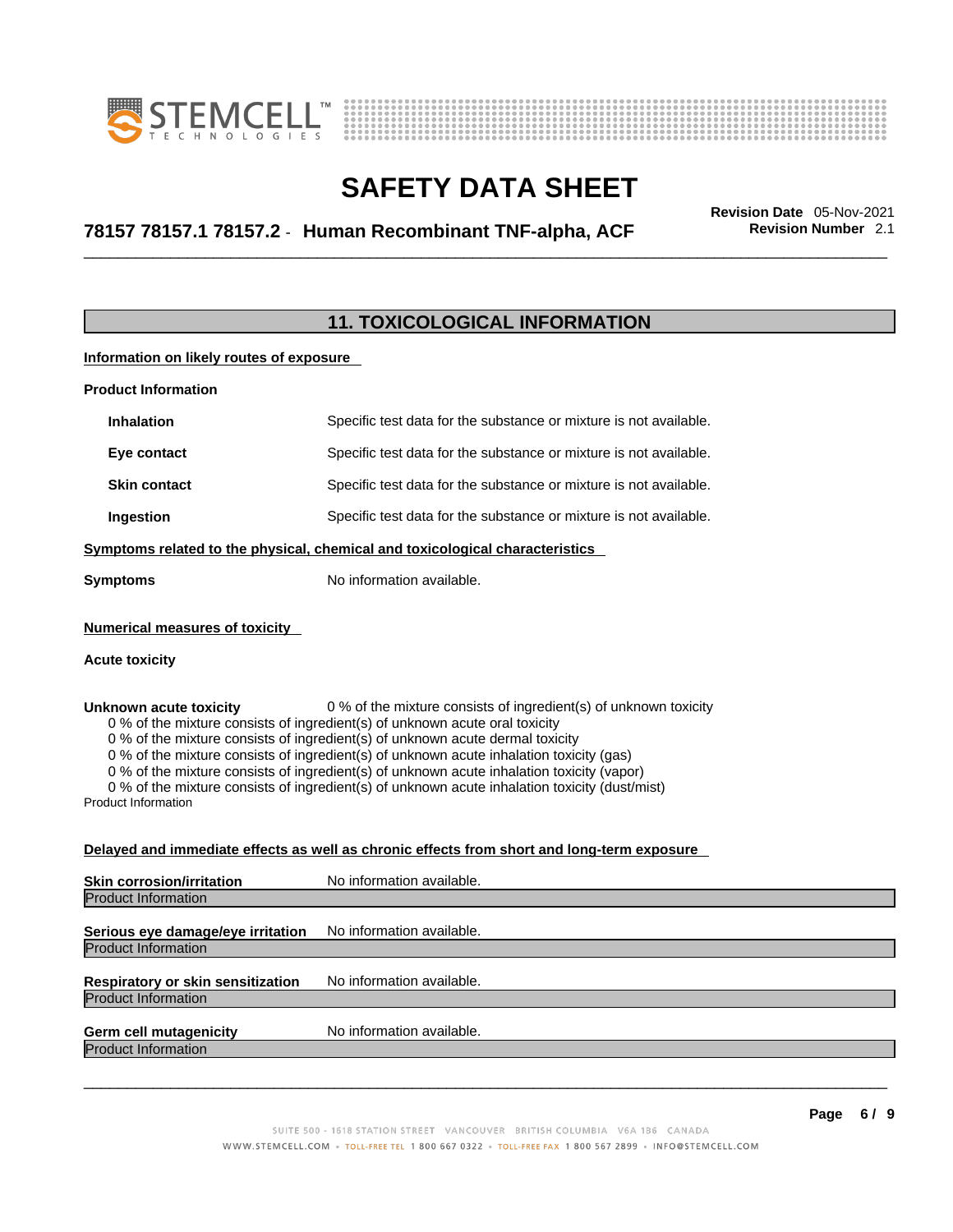



# \_\_\_\_\_\_\_\_\_\_\_\_\_\_\_\_\_\_\_\_\_\_\_\_\_\_\_\_\_\_\_\_\_\_\_\_\_\_\_\_\_\_\_\_\_\_\_\_\_\_\_\_\_\_\_\_\_\_\_\_\_\_\_\_\_\_\_\_\_\_\_\_\_\_\_\_\_\_\_\_\_\_\_\_\_\_\_\_\_\_\_\_\_ **Revision Date** 05-Nov-2021 **78157 78157.1 78157.2** - **Human Recombinant TNF-alpha, ACF Revision Number** 2.1

| Carcinogenicity                 | No information available.                                                 |  |  |  |
|---------------------------------|---------------------------------------------------------------------------|--|--|--|
| <b>Reproductive toxicity</b>    | No information available.                                                 |  |  |  |
|                                 | <b>Product Information</b>                                                |  |  |  |
| <b>STOT - single exposure</b>   | No information available.                                                 |  |  |  |
|                                 | <b>Product Information</b>                                                |  |  |  |
| <b>STOT - repeated exposure</b> | No information available.                                                 |  |  |  |
|                                 | <b>Product Information</b>                                                |  |  |  |
| <b>Aspiration hazard</b>        | No information available.                                                 |  |  |  |
|                                 | <b>12. ECOLOGICAL INFORMATION</b>                                         |  |  |  |
| <b>Ecotoxicity</b>              | The environmental impact of this product has not been fully investigated. |  |  |  |
| <b>Product Information</b>      |                                                                           |  |  |  |
| Persistence and degradability   | No information available.                                                 |  |  |  |
| <b>Bioaccumulation</b>          | There is no data for this product.                                        |  |  |  |
| Other adverse effects           | No information available.                                                 |  |  |  |

# **13. DISPOSAL CONSIDERATIONS**

| Waste treatment methods                |                                                                                                                    |
|----------------------------------------|--------------------------------------------------------------------------------------------------------------------|
| Waste from residues/unused<br>products | Dispose of in accordance with local regulations. Dispose of waste in accordance with<br>environmental legislation. |
| Contaminated packaging                 | Do not reuse empty containers.                                                                                     |

# **14. TRANSPORT INFORMATION**

DOT Not regulated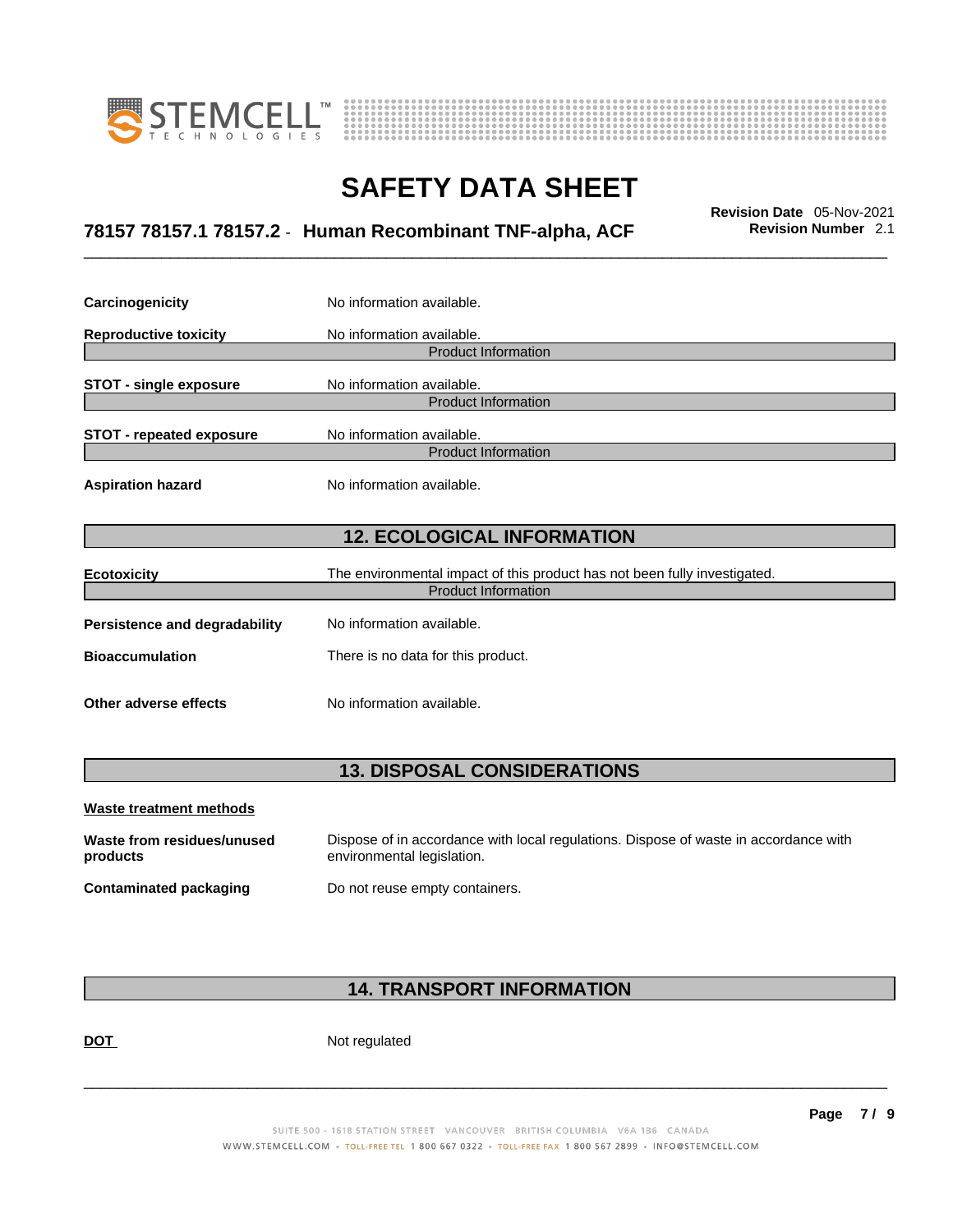



# \_\_\_\_\_\_\_\_\_\_\_\_\_\_\_\_\_\_\_\_\_\_\_\_\_\_\_\_\_\_\_\_\_\_\_\_\_\_\_\_\_\_\_\_\_\_\_\_\_\_\_\_\_\_\_\_\_\_\_\_\_\_\_\_\_\_\_\_\_\_\_\_\_\_\_\_\_\_\_\_\_\_\_\_\_\_\_\_\_\_\_\_\_ **Revision Date** 05-Nov-2021 **78157 78157.1 78157.2** - **Human Recombinant TNF-alpha, ACF Revision Number** 2.1

| <u>TDG</u>  | Not regulated |
|-------------|---------------|
| <b>MEX</b>  | Not regulated |
| ICAO (air)  | Not regulated |
| IATA        | Not regulated |
| <b>IMDG</b> | Not regulated |
| <b>RID</b>  | Not regulated |
| <b>ADR</b>  | Not regulated |
| <b>ADN</b>  | Not regulated |
|             |               |

### **15. REGULATORY INFORMATION**

| <b>International Inventories</b> |                 |  |
|----------------------------------|-----------------|--|
| TSCA                             | Does not comply |  |
| <b>DSL/NDSL</b>                  | Does not comply |  |
| <b>EINECS/ELINCS</b>             | Does not comply |  |
| <b>ENCS</b>                      | Does not comply |  |
| <b>IECSC</b>                     | Does not comply |  |
| <b>KECL</b>                      | Does not comply |  |
| <b>PICCS</b>                     | Does not comply |  |
| AICS                             | Does not comply |  |

 **Legend:** 

 **TSCA** - United States Toxic Substances Control Act Section 8(b) Inventory

 **DSL/NDSL** - Canadian Domestic Substances List/Non-Domestic Substances List

 **EINECS/ELINCS** - European Inventory of Existing Chemical Substances/European List of Notified Chemical Substances

 **ENCS** - Japan Existing and New Chemical Substances

 **IECSC** - China Inventory of Existing Chemical Substances

 **KECL** - Korean Existing and Evaluated Chemical Substances

 **PICCS** - Philippines Inventory of Chemicals and Chemical Substances

 **AICS** - Australian Inventory of Chemical Substances

### **US Federal Regulations**

### **SARA 313**

Section 313 of Title III of the Superfund Amendments and Reauthorization Act of 1986 (SARA). This product does not contain any chemicals which are subject to the reporting requirements of the Act and Title 40 of the Code of Federal Regulations, Part 372.

| N٥ |  |
|----|--|
| N٥ |  |
| Nο |  |
|    |  |